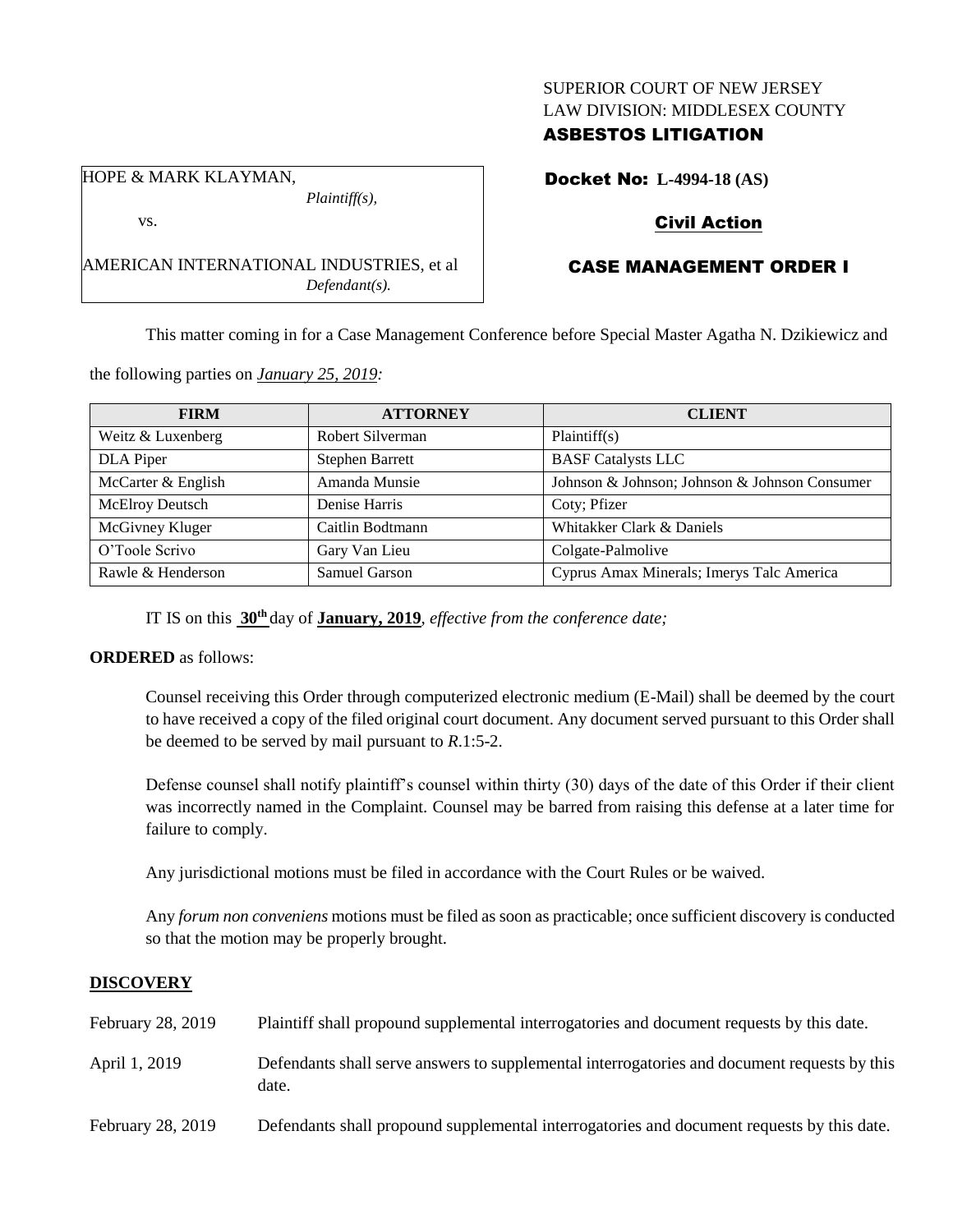| April 1, 2019      | Plaintiff shall serve answers to supplemental interrogatories and document requests by this<br>date.                                                                                                        |
|--------------------|-------------------------------------------------------------------------------------------------------------------------------------------------------------------------------------------------------------|
| September 30, 2019 | Fact discovery, including depositions, shall be completed by this date. Plaintiff's counsel shall<br>contact the Special Master within one week of this deadline if all fact discovery is not<br>completed. |
| September 30, 2019 | Depositions of corporate representatives shall be completed by this date.                                                                                                                                   |

#### **EARLY SETTLEMENT**

January 3, 2020 Settlement demands shall be served on all counsel and the Special Master by this date.

#### **MEDICAL EXPERT REPORT**

| October 31, 2019 | Plaintiff shall serve medical expert reports by this date.                                                                                                                                                                                               |
|------------------|----------------------------------------------------------------------------------------------------------------------------------------------------------------------------------------------------------------------------------------------------------|
| October 31, 2019 | Upon request by defense counsel, plaintiff is to arrange for the transfer of pathology specimens<br>and x-rays, if any, by this date.                                                                                                                    |
| January 31, 2020 | Defendants shall identify its medical experts and serve medical reports, if any, by this date. In<br>addition, defendants shall notify plaintiff's counsel (as well as all counsel of record) of a<br>joinder in an expert medical defense by this date. |

#### **LIABILITY EXPERT REPORTS**

| October 31, 2019 | Plaintiff shall identify its liability experts and serve liability expert reports by this date or |
|------------------|---------------------------------------------------------------------------------------------------|
|                  | waive any opportunity to rely on liability expert testimony.                                      |

January 31, 2020 Defendants shall identify its liability experts and serve liability expert reports, if any, by this date or waive any opportunity to rely on liability expert testimony.

#### **SUMMARY JUDGMENT MOTION PRACTICE**

- November 8, 2019 Plaintiff's counsel shall advise, in writing, of intent not to oppose motions by this date.
- November 22, 2019 Summary judgment motions shall be filed no later than this date.
- December 20, 2019 Last return date for summary judgment motions.

#### **EXPERT DEPOSITIONS**

February 28, 2020 Expert depositions shall be completed by this date. To the extent that plaintiff and defendant generic experts have been deposed before, the parties seeking that deposition in this case must file an application before the Special Master and demonstrate the necessity for that deposition. To the extent possible, documents requested in a deposition notice directed to an expert shall be produced three days in advance of the expert deposition. The expert shall not be required to produce documents that are readily accessible in the public domain.

 $\_$  ,  $\_$  ,  $\_$  ,  $\_$  ,  $\_$  ,  $\_$  ,  $\_$  ,  $\_$  ,  $\_$  ,  $\_$  ,  $\_$  ,  $\_$  ,  $\_$  ,  $\_$  ,  $\_$  ,  $\_$  ,  $\_$  ,  $\_$  ,  $\_$  ,  $\_$  ,  $\_$  ,  $\_$  ,  $\_$  ,  $\_$  ,  $\_$  ,  $\_$  ,  $\_$  ,  $\_$  ,  $\_$  ,  $\_$  ,  $\_$  ,  $\_$  ,  $\_$  ,  $\_$  ,  $\_$  ,  $\_$  ,  $\_$  ,